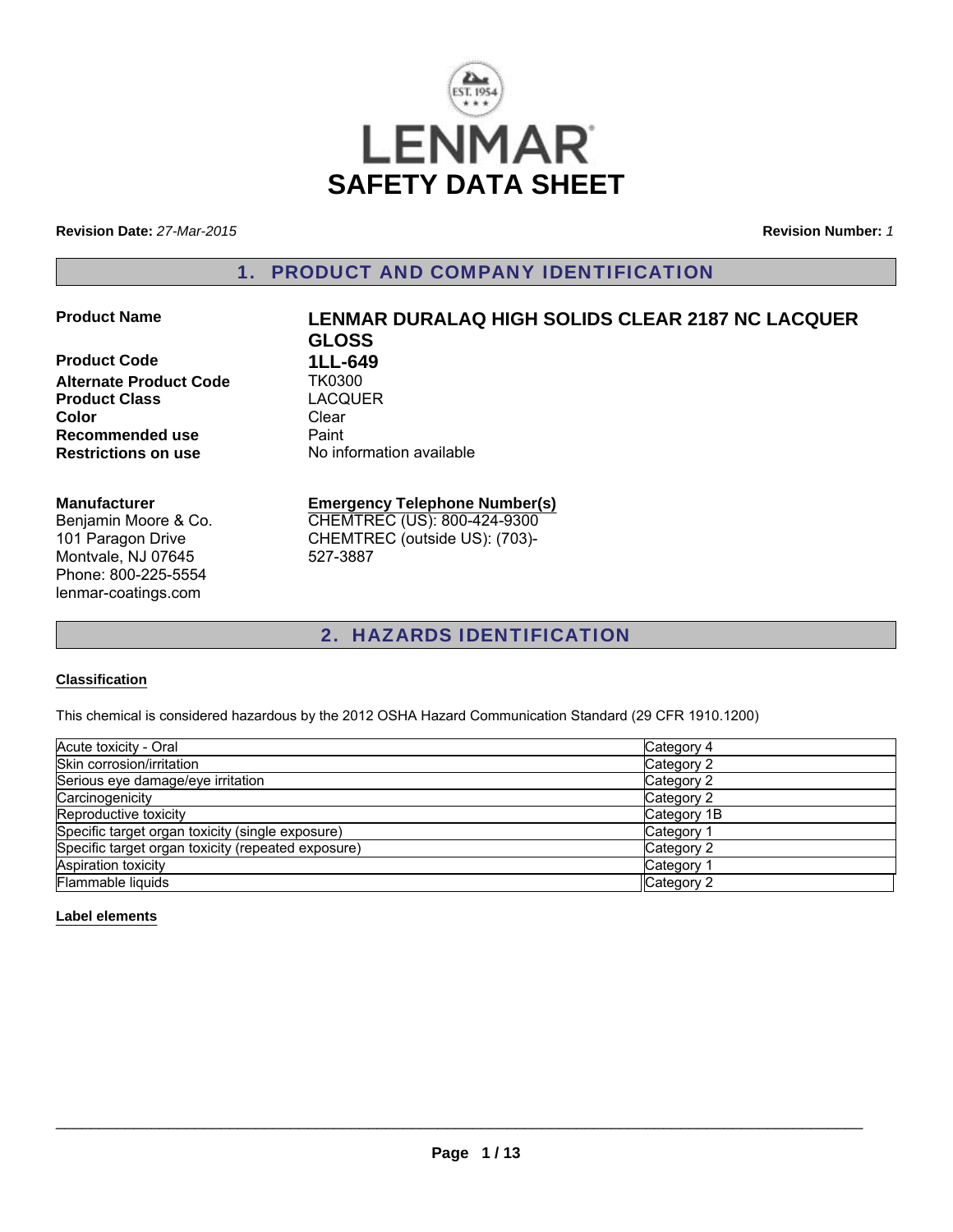#### **Danger**

**Hazard statements** Harmful if swallowed Causes skin irritation Causes serious eye irritation Suspected of causing cancer May damage fertility or the unborn child Causes damage to organs May cause damage to organs through prolonged or repeated exposure May be fatal if swallowed and enters airways Highly flammable liquid and vapor



## **Appearance** liquid **Odor** solvent

#### **Precautionary Statements - Prevention**

Obtain special instructions before use Do not handle until all safety precautions have been read and understood Use personal protective equipment as required Wash face, hands and any exposed skin thoroughly after handling Do not eat, drink or smoke when using this product Wear eye/face protection Do not breathe dust/fume/mist/vapors/spray Keep away from heat/sparks/open flames/hot surfaces, no smoking Keep container tightly closed Ground/bond container and receiving equipment Use explosion-proof electrical/ventilating/lighting/equipment Use only non-sparking tools Take precautionary measures against static discharge

#### **Precautionary Statements - Response**

If exposed call a POISON CENTER or physician

#### **Eyes**

If in eyes rinse cautiously with water for several minutes. Remove contact lenses, if present and easy to do. Continue rinsing If eye irritation persists get medical attention

 $\mathcal{L}_\mathcal{L} = \{ \mathcal{L}_\mathcal{L} = \{ \mathcal{L}_\mathcal{L} = \{ \mathcal{L}_\mathcal{L} = \{ \mathcal{L}_\mathcal{L} = \{ \mathcal{L}_\mathcal{L} = \{ \mathcal{L}_\mathcal{L} = \{ \mathcal{L}_\mathcal{L} = \{ \mathcal{L}_\mathcal{L} = \{ \mathcal{L}_\mathcal{L} = \{ \mathcal{L}_\mathcal{L} = \{ \mathcal{L}_\mathcal{L} = \{ \mathcal{L}_\mathcal{L} = \{ \mathcal{L}_\mathcal{L} = \{ \mathcal{L}_\mathcal{$ 

#### **Skin**

If skin irritation occurs get medical attention If on skin (or hair) take off immediately all contaminated clothing. Rinse skin with water Wash contaminated clothing before reuse **Ingestion** If swallowed immediately call a POISON CENTER or physician Do NOT induce vomiting Rinse mouth **Fire**

In case of fire use CO2, dry chemical, or foam for extinction

#### **Precautionary Statements - Storage**

Store locked up

Store in a well-ventilated place. Keep cool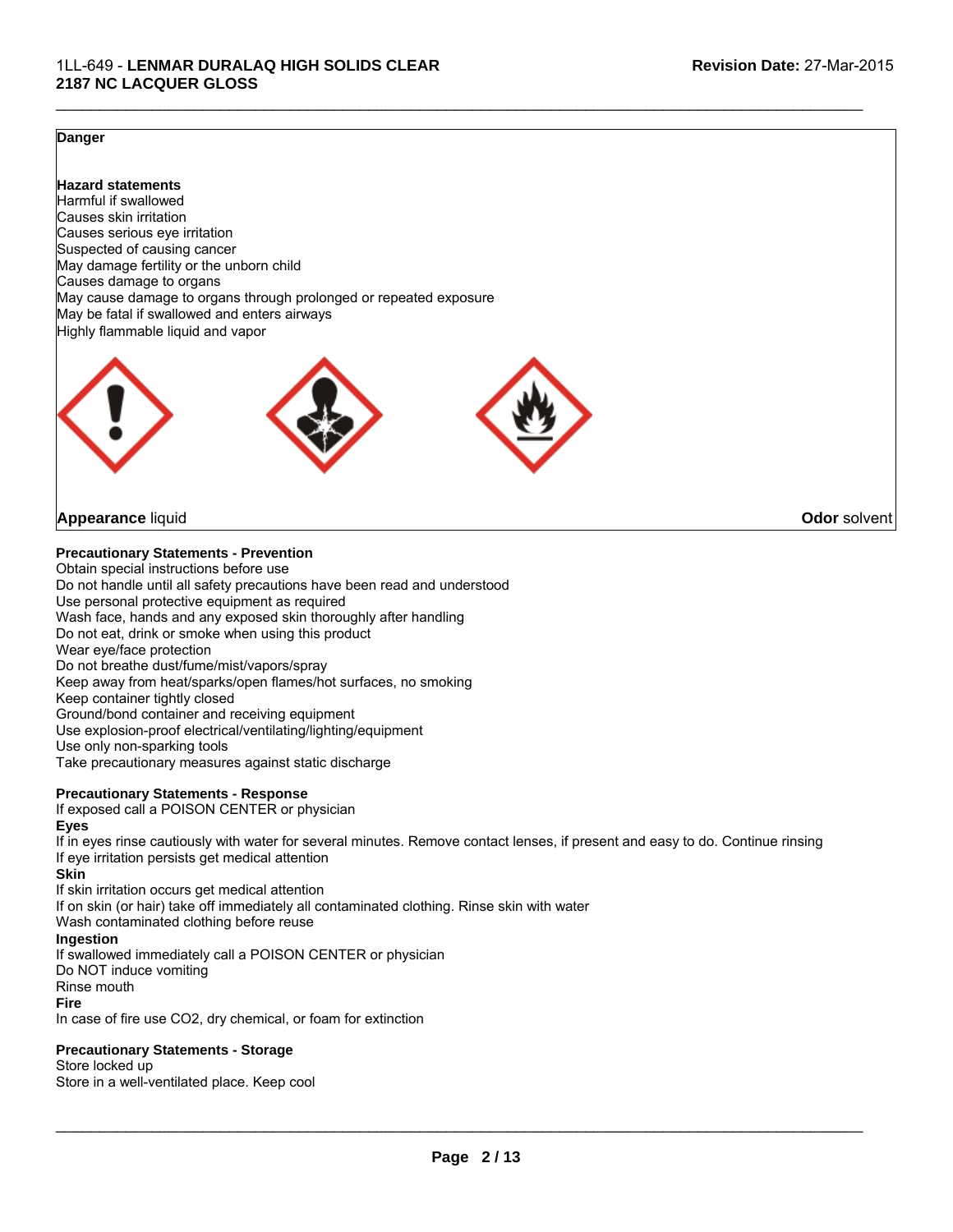#### **Precautionary Statements - Disposal**

Dispose of contents/container to an approved waste disposal plant

# **Hazards not otherwise classified (HNOC)**

Not Applicable

#### **Other information**

No information available

# 3. COMPOSITION INFORMATION ON COMPONENTS

 $\mathcal{L}_\mathcal{L} = \{ \mathcal{L}_\mathcal{L} = \{ \mathcal{L}_\mathcal{L} = \{ \mathcal{L}_\mathcal{L} = \{ \mathcal{L}_\mathcal{L} = \{ \mathcal{L}_\mathcal{L} = \{ \mathcal{L}_\mathcal{L} = \{ \mathcal{L}_\mathcal{L} = \{ \mathcal{L}_\mathcal{L} = \{ \mathcal{L}_\mathcal{L} = \{ \mathcal{L}_\mathcal{L} = \{ \mathcal{L}_\mathcal{L} = \{ \mathcal{L}_\mathcal{L} = \{ \mathcal{L}_\mathcal{L} = \{ \mathcal{L}_\mathcal{$ 

| <b>Chemical Name</b>   | <b>CAS-No</b>  | Weight % (max) |
|------------------------|----------------|----------------|
| VM&P naphtha           | 64742-89-8     | 25             |
| Toluene                | 108-88-3       | 15             |
| n-Butyl acetate        | 123-86-4       | 10             |
| Butyl benzyl phthalate | 85-68-7        | 10             |
| Isobutyl acetate       | 110-19-0       | 10             |
| Xylene                 | 1330-20-7      | 5              |
| Ethyl acetate          | 141-78-6       | 5              |
| n-AmylAcetate          | 628-63-7       | 5              |
| Methyl alcohol         | 67-56-1        | 5              |
| 2-Butoxyethanol        | 111-76-2       | 5              |
| Acetone                | 67-64-1        | 5              |
| Isopropyl alcohol      | 67-63-0        | 5              |
| Ethyl benzene          | $100 - 41 - 4$ | 5              |

# 4. FIRST AID MEASURES

| <b>First aid measures</b>              |                                                                                                                                                                                                                         |
|----------------------------------------|-------------------------------------------------------------------------------------------------------------------------------------------------------------------------------------------------------------------------|
| <b>General Advice</b>                  | If symptoms persist, call a physician. Show this safety data sheet to the doctor in<br>attendance.                                                                                                                      |
| <b>Eye Contact</b>                     | Immediately flush with plenty of water. After initial flushing, remove any contact<br>lenses and continue flushing for at least 15 minutes. Keep eye wide open while<br>rinsing. If symptoms persist, call a physician. |
| <b>Skin Contact</b>                    | Wash off immediately with soap and plenty of water removing all contaminated<br>clothes and shoes. If skin irritation persists, call a physician.                                                                       |
| <b>Inhalation</b>                      | Move to fresh air. If symptoms persist, call a physician.<br>If not breathing, give artificial respiration. Call a physician immediately.                                                                               |
| Ingestion                              | Clean mouth with water and afterwards drink plenty of water. Do not induce vomiting<br>without medical advice. Never give anything by mouth to an unconscious person.<br>Consult a physician.                           |
| <b>Protection Of First-Aiders</b>      | Use personal protective equipment.                                                                                                                                                                                      |
| <b>Most Important Symptoms/Effects</b> | No information available.                                                                                                                                                                                               |
| <b>Notes To Physician</b>              | Treat symptomatically.                                                                                                                                                                                                  |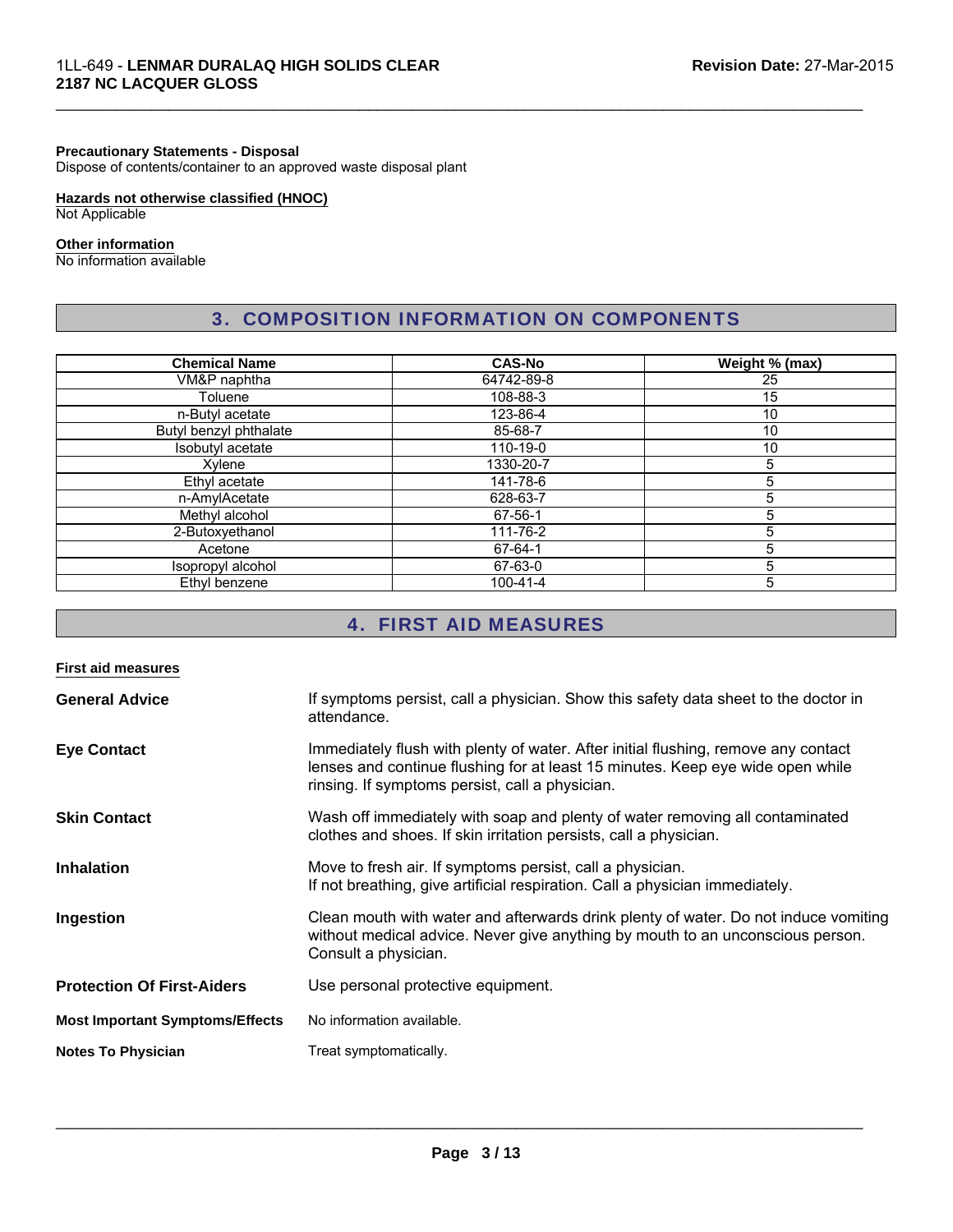# 5. FIRE-FIGHTING MEASURES

 $\mathcal{L}_\mathcal{L} = \{ \mathcal{L}_\mathcal{L} = \{ \mathcal{L}_\mathcal{L} = \{ \mathcal{L}_\mathcal{L} = \{ \mathcal{L}_\mathcal{L} = \{ \mathcal{L}_\mathcal{L} = \{ \mathcal{L}_\mathcal{L} = \{ \mathcal{L}_\mathcal{L} = \{ \mathcal{L}_\mathcal{L} = \{ \mathcal{L}_\mathcal{L} = \{ \mathcal{L}_\mathcal{L} = \{ \mathcal{L}_\mathcal{L} = \{ \mathcal{L}_\mathcal{L} = \{ \mathcal{L}_\mathcal{L} = \{ \mathcal{L}_\mathcal{$ 

| <b>Flammable Properties</b>                                                                                                       | Vapors may travel considerable distance to a source of<br>ignition and flash back. Vapors may cause flash fire.                                                                                                                                                                             |
|-----------------------------------------------------------------------------------------------------------------------------------|---------------------------------------------------------------------------------------------------------------------------------------------------------------------------------------------------------------------------------------------------------------------------------------------|
| <b>Suitable Extinguishing Media</b>                                                                                               | Foam, dry powder or water. Use extinguishing measures<br>that are appropriate to local circumstances and the<br>surrounding environment.                                                                                                                                                    |
| Protective Equipment And Precautions For Firefighters As in any fire, wear self-contained breathing apparatus                     | pressure-demand, MSHA/NIOSH (approved or equivalent)<br>and full protective gear.                                                                                                                                                                                                           |
| <b>Specific Hazards Arising From The Chemical</b>                                                                                 | Flammable. Flash back possible over considerable distance.<br>Keep product and empty container away from heat and<br>sources of ignition. Closed containers may rupture if<br>exposed to fire or extreme heat. Thermal decomposition can<br>lead to release of irritating gases and vapors. |
| <b>Sensitivity To Mechanical Impact</b>                                                                                           | <b>No</b>                                                                                                                                                                                                                                                                                   |
| <b>Sensitivity To Static Discharge</b>                                                                                            | Yes                                                                                                                                                                                                                                                                                         |
| <b>Flash Point Data</b><br>Flash Point (°F)<br>Flash Point (°C)<br><b>Flash Point Method</b><br><b>Flammability Limits In Air</b> | 10<br>$-12$<br><b>PMCC</b>                                                                                                                                                                                                                                                                  |
| <b>Lower Explosion Limit</b><br><b>Upper Explosion Limit</b>                                                                      | Not available<br>Not available                                                                                                                                                                                                                                                              |
| Health: 2<br>Flammability: 3<br><b>NFPA</b>                                                                                       | Instability: 0<br><b>Special: Not Applicable</b>                                                                                                                                                                                                                                            |
| <b>NFPA Legend</b><br>0 - Not Hazardous<br>1 - Slightly<br>2 - Moderate<br>3 - High                                               |                                                                                                                                                                                                                                                                                             |

4 - Severe

*The ratings assigned are only suggested ratings, the contractor/employer has ultimate responsibilities for NFPA ratings where this system is used.*

*Additional information regarding the NFPA rating system is available from the National Fire Protection Agency (NFPA) at www.nfpa.org.*

# 6. ACCIDENTAL RELEASE MEASURES

**Personal Precautions** Remove all sources of ignition. Take precautions to prevent flashback. Ground and bond all containers and handling equipment. Take precautionary measures against static discharges. Ensure adequate ventilation. Avoid contact with skin, eyes and clothing. Use personal protective equipment.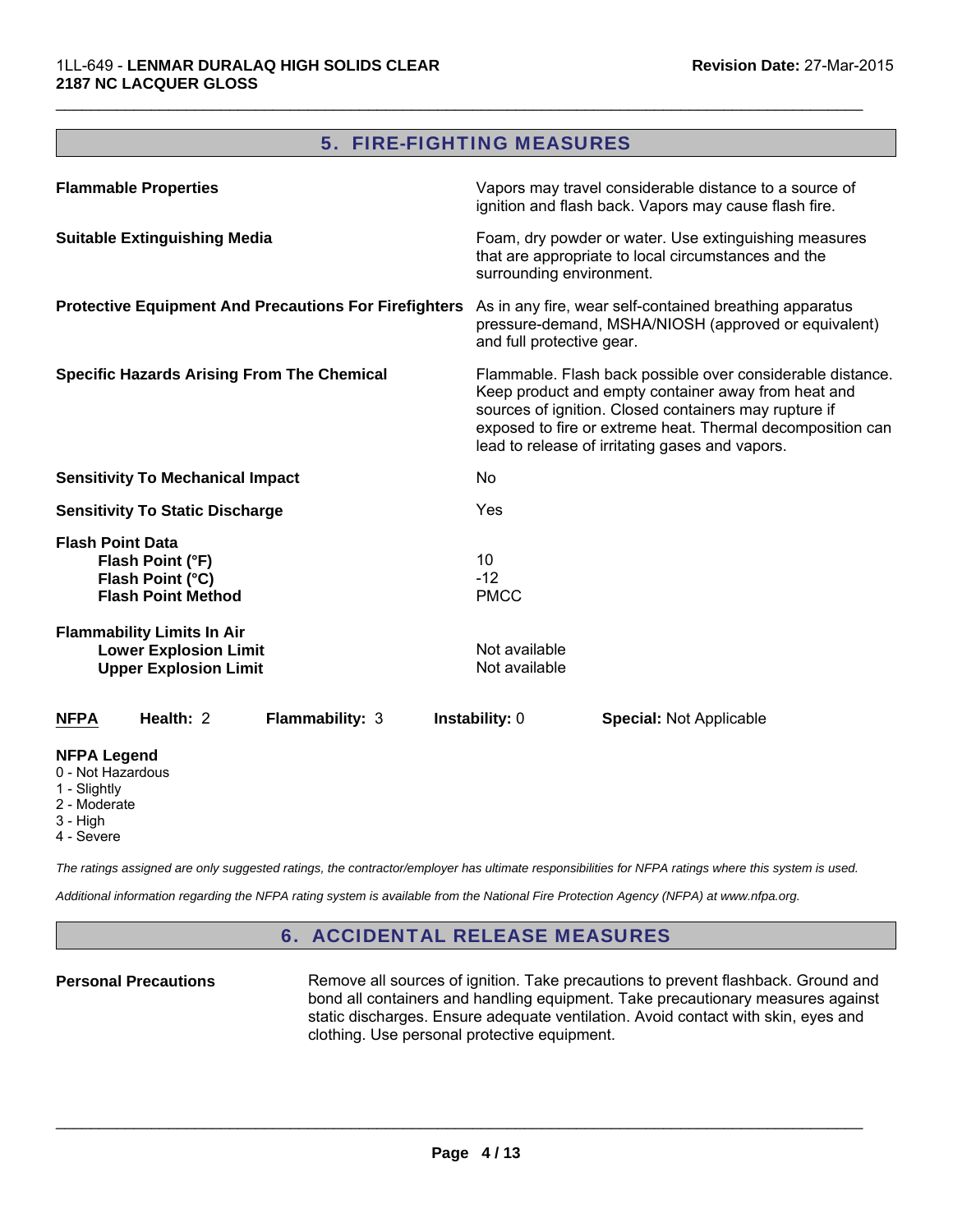| <b>Other Information</b>         | Prevent further leakage or spillage if safe to do so. Do not allow material to<br>contaminate ground water system. Prevent product from entering drains. Do not flush<br>into surface water or sanitary sewer system. Local authorities should be advised if<br>significant spillages cannot be contained.                                                                                                                                                                                                                                                                                                                                                                              |
|----------------------------------|-----------------------------------------------------------------------------------------------------------------------------------------------------------------------------------------------------------------------------------------------------------------------------------------------------------------------------------------------------------------------------------------------------------------------------------------------------------------------------------------------------------------------------------------------------------------------------------------------------------------------------------------------------------------------------------------|
| <b>Environmental Precautions</b> | See Section 12 for additional Ecological Information.                                                                                                                                                                                                                                                                                                                                                                                                                                                                                                                                                                                                                                   |
| <b>Methods For Clean-Up</b>      | Dam up. Soak up with inert absorbent material. Pick up and transfer to properly<br>labeled containers. Clean contaminated surface thoroughly.                                                                                                                                                                                                                                                                                                                                                                                                                                                                                                                                           |
|                                  | 7. HANDLING AND STORAGE                                                                                                                                                                                                                                                                                                                                                                                                                                                                                                                                                                                                                                                                 |
| Handling                         | Avoid contact with skin, eyes and clothing. Wear personal protective equipment. Do<br>not breathe vapors or spray mist. Use only in ventilated areas. Prevent vapor build-<br>up by providing adequate ventilation during and after use.<br>Take precautionary measures against static discharges. To avoid ignition of vapors<br>by static electricity discharge, all metal parts of the equipment must be grounded.<br>Keep away from heat, sparks and flame. Do not smoke. Extinguish all flames and<br>pilot lights, and turn off stoves, heaters, electric motors and other sources of ignition<br>during use and until all vapors are gone. Ignition and/or flash back may occur. |
| <b>Storage</b>                   | Keep containers tightly closed in a dry, cool and well-ventilated place. Keep away<br>from heat. Keep away from open flames, hot surfaces and sources of ignition. Keep<br>in properly labeled containers. Keep out of the reach of children.                                                                                                                                                                                                                                                                                                                                                                                                                                           |
| <b>Incompatible Materials</b>    | No information available                                                                                                                                                                                                                                                                                                                                                                                                                                                                                                                                                                                                                                                                |
|                                  | Technical measures/Precautions Ensure adequate ventilation. Use only where airflow will keep vapors from building                                                                                                                                                                                                                                                                                                                                                                                                                                                                                                                                                                       |

up in or near the work area in adjoining rooms. Comply with all national, state, and local codes pertaining to the storage, handling, dispensing and disposal of flammable liquids.

> Dissipate static electricity during transfer by grounding and bonding containers and equipment before transferring material. All equipment should be non-sparking and explosion proof. Use explosion proof electrical equipment for ventilation, lighting and material handling.

# 8. EXPOSURE CONTROLS / PERSONAL PROTECTION

#### **Exposure Limits**

| <b>Chemical Name</b>   | <b>ACGIH</b>   | <b>OSHA</b>                 |
|------------------------|----------------|-----------------------------|
| VM&P naphtha           | N/E            | N/E                         |
| Toluene                | 20 ppm - TWA   | 200 ppm - TWA               |
|                        |                | 300 ppm - Ceiling           |
| n-Butyl acetate        | 150 ppm - TWA  | 150 ppm - TWA               |
|                        | 200 ppm - STEL | 710 mg/m <sup>3</sup> - TWA |
| Butyl benzyl phthalate | N/E            | N/E                         |
| Isobutyl acetate       | 150 ppm - TWA  | 150 ppm - TWA               |
|                        |                | 700 mg/m <sup>3</sup> - TWA |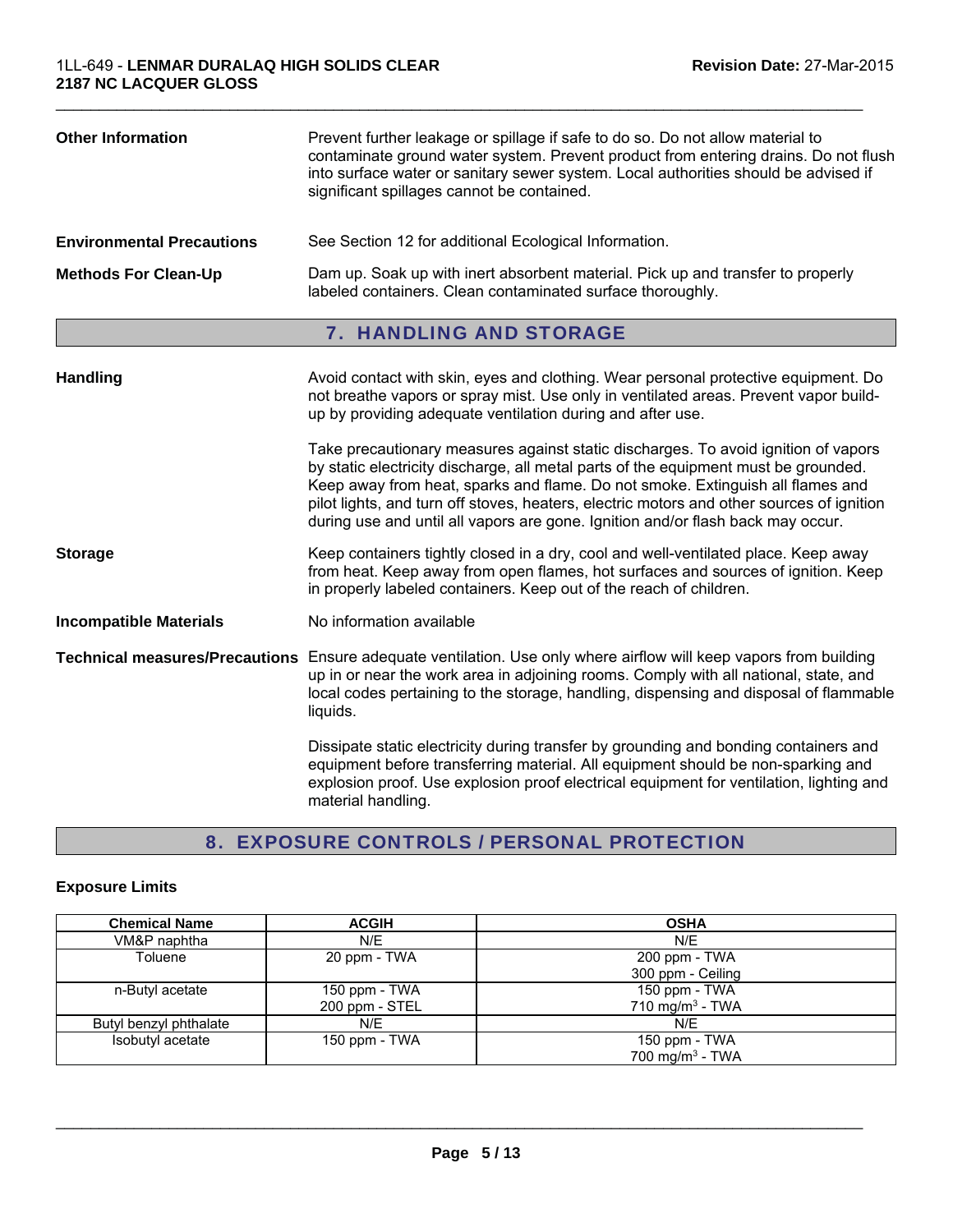| <b>Chemical Name</b> | <b>ACGIH</b>   | <b>OSHA</b>                       |
|----------------------|----------------|-----------------------------------|
| Xylene               | 100 ppm - TWA  | $100$ ppm $-$ TWA                 |
|                      | 150 ppm - STEL | 435 mg/m <sup>3</sup> - TWA       |
| Ethyl acetate        | 400 ppm - TWA  | 1400 mg/m <sup>3</sup> - TWA      |
|                      |                | 400 ppm - TWA                     |
| n-AmylAcetate        | 50 ppm - TWA   | 100 ppm - TWA                     |
|                      | 100 ppm - STEL | 525 mg/m <sup>3</sup> - TWA       |
| Methyl alcohol       | 200 ppm - TWA  | 200 ppm - TWA                     |
|                      | 250 ppm - STEL | 260 mg/m $3$ - TWA                |
|                      | <b>Skin</b>    |                                   |
| 2-Butoxyethanol      | 20 ppm - TWA   | 50 ppm - TWA                      |
|                      |                | 240 mg/m $3$ - TWA                |
|                      |                | prevent or reduce skin absorption |
| Acetone              | 500 ppm - TWA  | 1000 ppm - TWA                    |
|                      | 750 ppm - STEL | 2400 mg/m <sup>3</sup> - TWA      |
| Isopropyl alcohol    | 200 ppm - TWA  | 400 ppm - TWA                     |
|                      | 400 ppm - STEL | 980 mg/m $3$ - TWA                |
| Ethyl benzene        | 20 ppm - TWA   | 100 ppm - TWA                     |
|                      |                | 435 mg/m <sup>3</sup> - TWA       |

#### **Appropriate engineering controls**

**Engineering Measures** Ensure adequate ventilation, especially in confined areas.

**Personal Protective Equipment**

**Eye/Face Protection**<br>
Safety glasses with side-shields<br>
Skin Protection<br>
Long sleeved clothing. Protective Long sleeved clothing. Protective gloves. **Respiratory Protection** Use only with adequate ventilation. In operations where exposure limits are exceeded, use a NIOSH approved respirator that has been selected by a technically qualified person for the specific work conditions. When spraying the product or applying in confined areas, wear a NIOSH approved respirator specified for paint spray or organic vapors.

**Hygiene Measures** Avoid contact with skin, eyes and clothing. Remove and wash contaminated clothing before re-use. Wash thoroughly after handling.

# 9. PHYSICAL AND CHEMICAL PROPERTIES

| Appearance              | liquid                   |
|-------------------------|--------------------------|
| Odor                    | solvent                  |
| <b>Odor Threshold</b>   | No information available |
| Density (Ibs/gal)       | $7.5 - 7.6$              |
| <b>Specific Gravity</b> | $0.89 - 0.91$            |
| рH                      | No information available |
| Viscosity (cps)         | No information available |
| <b>Solubility</b>       | No information available |
| <b>Water Solubility</b> | No information available |
| <b>Evaporation Rate</b> | No information available |
| <b>Vapor Pressure</b>   | No information available |
| <b>Vapor Density</b>    | No information available |
| Wt. % Solids            | $25 - 35$                |
| Vol. % Solids           | $20 - 30$                |
| Wt. % Volatiles         | 65 - 75                  |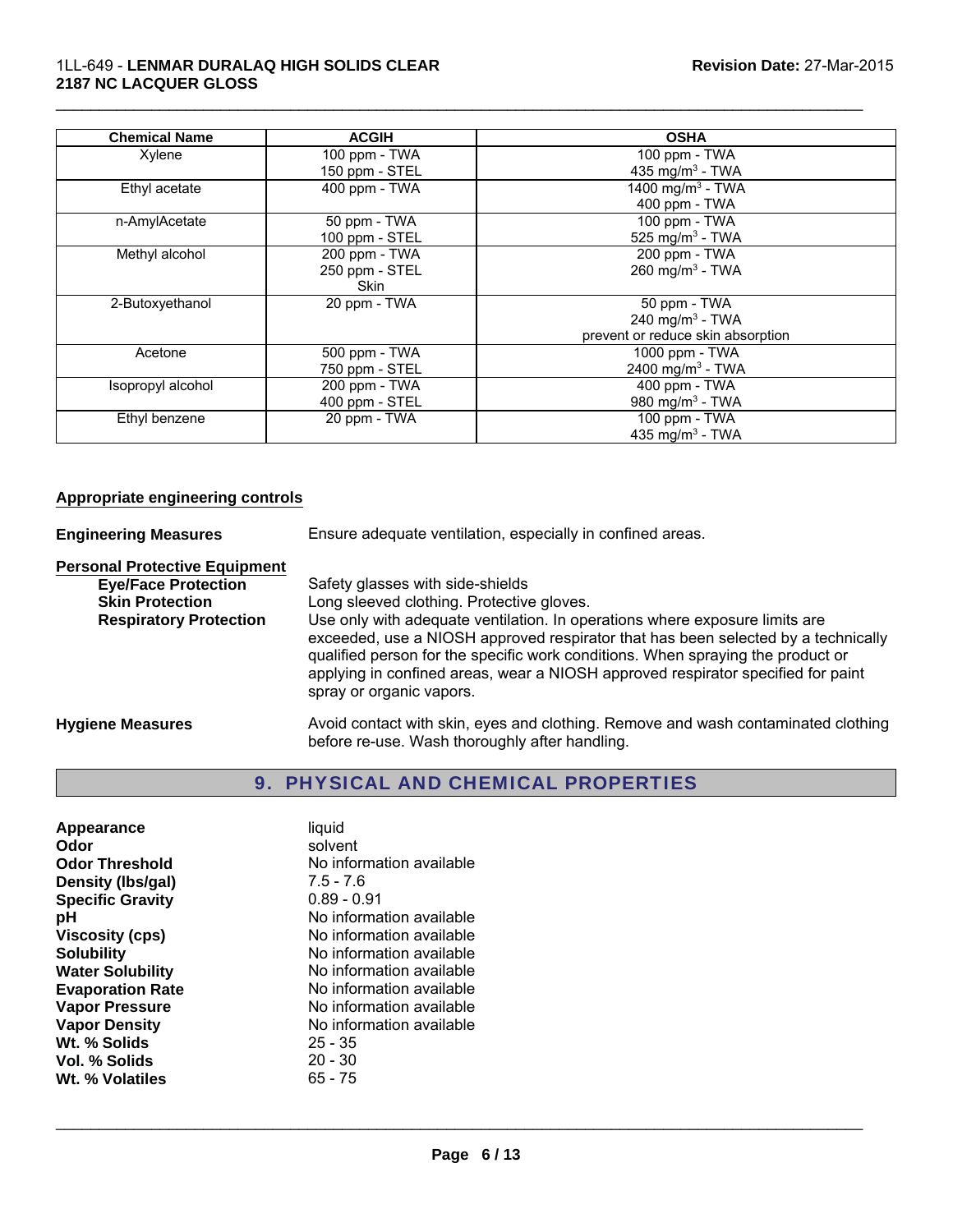| 9. PHYSICAL AND CHEMICAL PROPERTIES                            |                           |  |
|----------------------------------------------------------------|---------------------------|--|
| Vol. % Volatiles                                               | 70 - 80                   |  |
| <b>VOC Regulatory Limit (g/L)</b>                              | <680                      |  |
| <b>Boiling Point (°F)</b>                                      | 132                       |  |
| <b>Boiling Point (°C)</b>                                      | 56                        |  |
| <b>Freezing Point (°F)</b>                                     | No information available  |  |
| <b>Freezing Point (°C)</b>                                     | No information available  |  |
| Flash Point (°F)                                               | 10                        |  |
| Flash Point (°C)                                               | $-12$                     |  |
| <b>Flash Point Method</b>                                      | <b>PMCC</b>               |  |
| Flammability (solid, gas)                                      | Not available             |  |
| <b>Upper Explosion Limit</b>                                   | Not available             |  |
| <b>Lower Explosion Limit</b>                                   | Not available             |  |
| <b>Autoignition Temperature (°F)</b>                           | No information available  |  |
| <b>Autoignition Temperature (°C)</b>                           | No information available  |  |
| Decomposition Temperature (°F)                                 | No information available  |  |
| <b>Decomposition Temperature (°C)</b> No information available |                           |  |
| <b>Partition Coefficient (n-</b>                               | No information available. |  |
| octanol/water)                                                 |                           |  |
|                                                                |                           |  |

# 10. STABILITY AND REACTIVITY

| <b>Reactivity</b>                         | No data available                                                                                                      |
|-------------------------------------------|------------------------------------------------------------------------------------------------------------------------|
| <b>Chemical Stability</b>                 | Stable under normal conditions. Hazardous polymerisation<br>does not occur.                                            |
| <b>Conditions To Avoid</b>                | Keep away from open flames, hot surfaces, static electricity<br>and sources of ignition. Sparks. Elevated temperature. |
| <b>Incompatible Materials</b>             | Incompatible with strong acids and bases and strong<br>oxidizing agents.                                               |
| <b>Hazardous Decomposition Products</b>   | Thermal decomposition can lead to release of irritating<br>gases and vapors.                                           |
| <b>Possibility Of Hazardous Reactions</b> | None under normal conditions of use.                                                                                   |

# 11. TOXICOLOGICAL INFORMATION

#### **Information on likely routes of exposure**

#### **Product Information**

Repeated or prolonged exposure to organic solvents may lead to permanent brain and nervous system damage. Intentional misuse by deliberately concentrating and inhaling vapors may be harmful or fatal.

| <b>Inhalation</b>   | No information available |
|---------------------|--------------------------|
| Eye contact         | No information available |
| <b>Skin contact</b> | No information available |
| Ingestion           | No information available |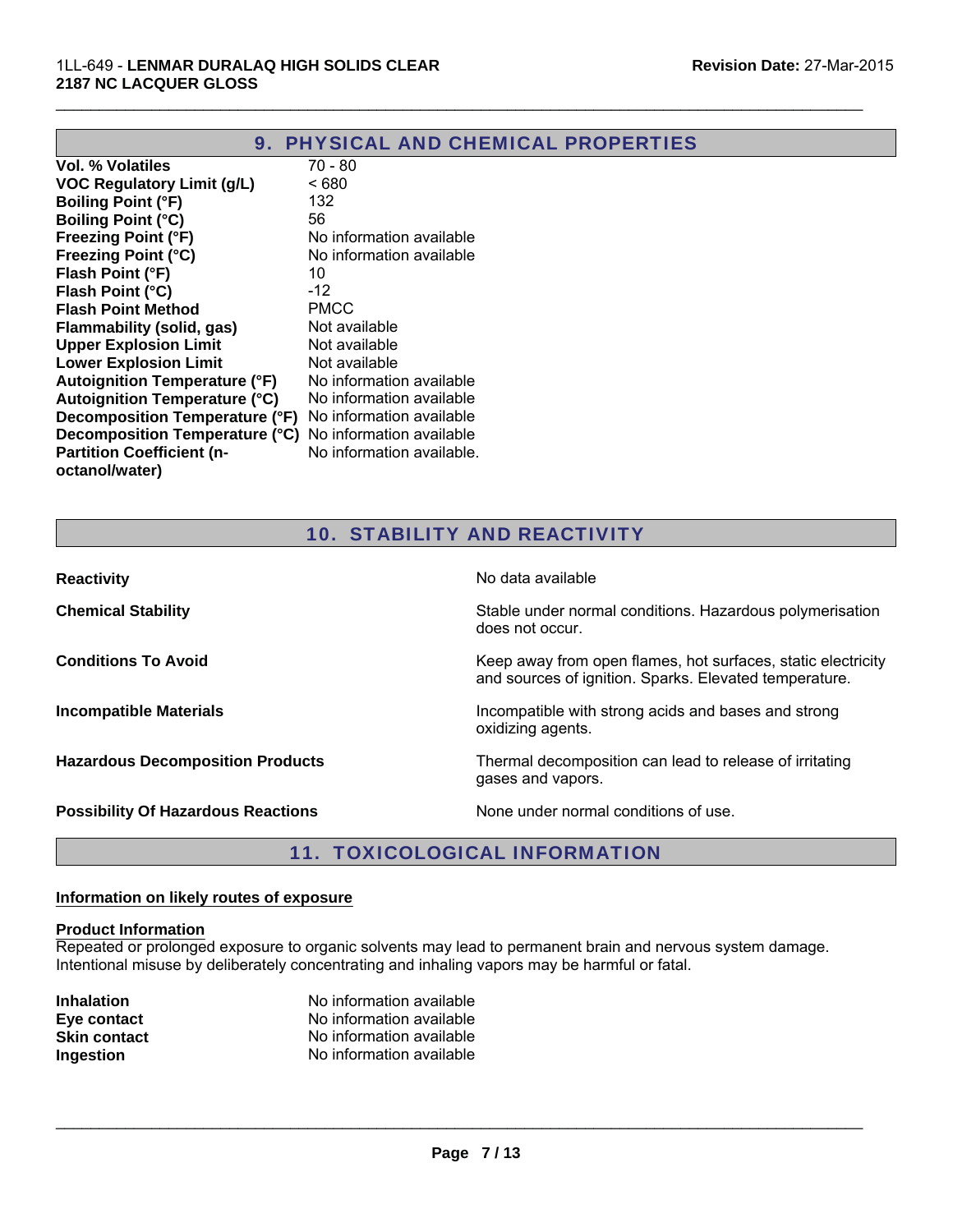# **Acute Toxicity**

**Product Information** No information available

 $\mathcal{L}_\mathcal{L} = \{ \mathcal{L}_\mathcal{L} = \{ \mathcal{L}_\mathcal{L} = \{ \mathcal{L}_\mathcal{L} = \{ \mathcal{L}_\mathcal{L} = \{ \mathcal{L}_\mathcal{L} = \{ \mathcal{L}_\mathcal{L} = \{ \mathcal{L}_\mathcal{L} = \{ \mathcal{L}_\mathcal{L} = \{ \mathcal{L}_\mathcal{L} = \{ \mathcal{L}_\mathcal{L} = \{ \mathcal{L}_\mathcal{L} = \{ \mathcal{L}_\mathcal{L} = \{ \mathcal{L}_\mathcal{L} = \{ \mathcal{L}_\mathcal{$ 

#### **Information on toxicological effects**

**Symptoms** No information available

#### **Delayed and immediate effects as well as chronic effects from short and long-term exposure**

| <b>Sensitization:</b>       | Not available             |
|-----------------------------|---------------------------|
| <b>Mutagenic Effects</b>    | Not available             |
| <b>Reproductive Effects</b> | No information available. |

#### **Numerical measures of toxicity**

**The following values are calculated based on chapter 3.1 of the GHS document**

| ATEmix (oral)                        | 1416 mg/kg |
|--------------------------------------|------------|
| <b>ATEmix (dermal)</b>               | 4329 mg/kg |
| <b>ATEmix (inhalation-dust/mist)</b> | $5.8$ mg/L |
| <b>ATEmix (inhalation-vapor)</b>     | 4900 mg/L  |

#### **Acute Toxicity Component**

LD50 Dermal: 14100 μL/kg (Rabbit) Toluene LC50 Inhalation (Vapor): 49000 mg/m $3$  (Rat, 4 hr.) LD50 Oral: 636 mg/kg (Rat)

n-Butyl acetate

LD50 Oral: 10768 mg/kg (Rat) LD50 Dermal: > 17600 mg/kg (Rabbit) LC50 Inhalation (Vapor): 390 ppm (Rat, 4 hr.) Sensitization: non-sensitizing (guinea pig)

#### Xylene

LD50 Oral: 4300 mg/kg (Rat) LD50 Dermal: > 1700 mg/kg (Rabbit) LC50 Inhalation (Vapor): 5000 ppm (Rat, 4 hr.)

Ethyl acetate LD50 Oral: 5620 mg/kg (Rat) LD50 Dermal: > 20 mL/kg (Rabbit) LC50 Inhalation (Vapor): 200000 mg/m<sup>3</sup> (Rat)

Methyl alcohol LD50 Oral: 5600 mg/kg (Rat) LD50 Dermal: 15800 mg/kg (Rabbit) LC50 Inhalation (Vapor): 64000 ppm (Rat, 4 hr.)

2-Butoxyethanol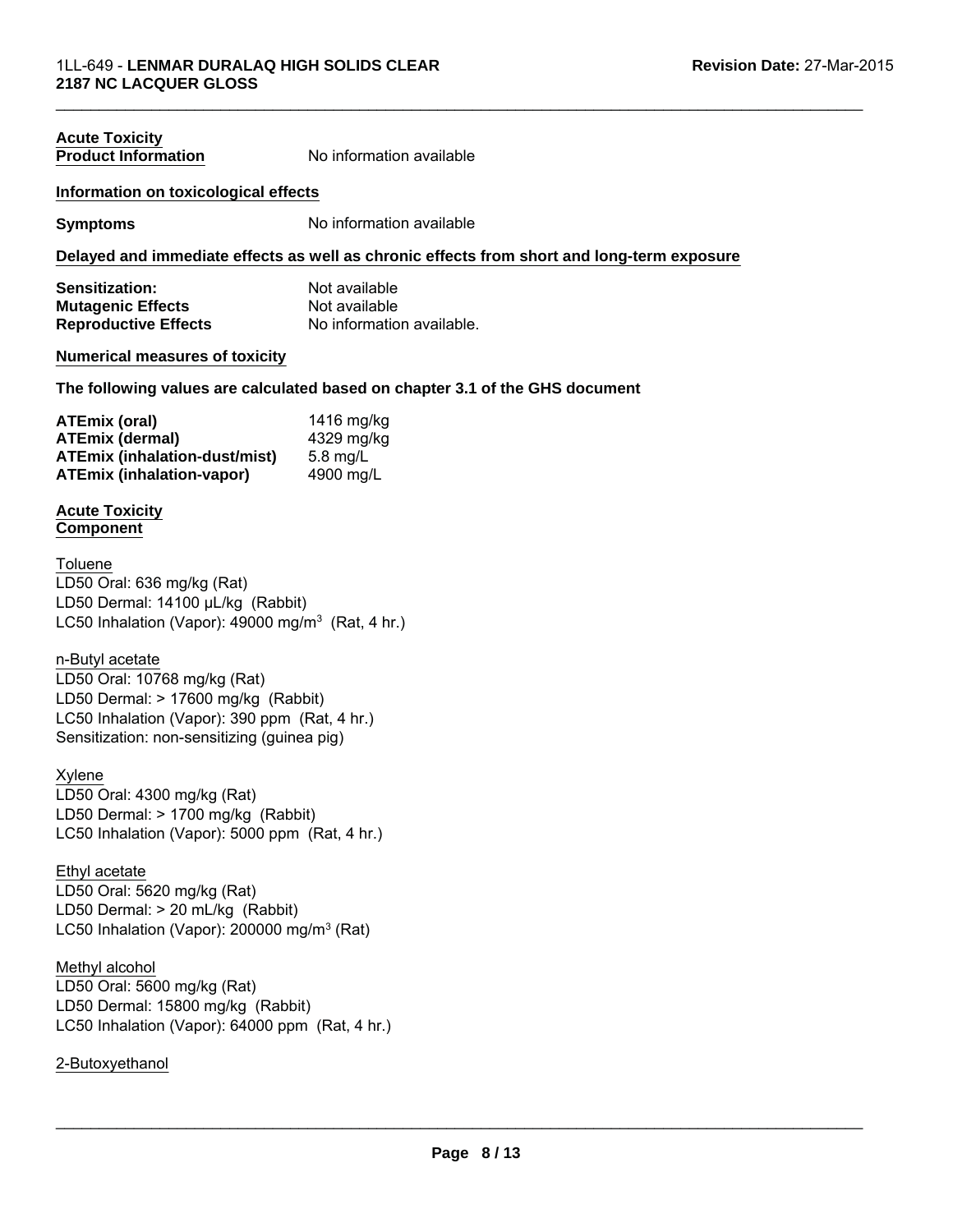LC50 Inhalation (Vapor): 450 ppm (Rat, 4 hr.) LD50 Oral: 470 mg/kg (Rat) LD50 Dermal: 220 mg/kg (Rabbit)

Acetone LD50 Oral: 5800 mg/kg (Rat)

Isopropyl alcohol

LD50 Oral: 5,000-5,045 mg/kg (Rat) LD50 Dermal: 12,800 mg/kg (Rabbit) LC50 Inhalation (Vapor): 16,000 ppm (Rat)

Ethyl benzene LD50 Oral: 3500 mg/kg (Rat) LD50 Dermal: > 5000 mg/kg (Rabbit)

LC50 Inhalation (Vapor): 55000 mg/m<sup>3</sup> (Rat, 2 hr.)

#### **Carcinogenicity**

*The information below indicates whether each agency has listed any ingredient as a carcinogen:*

| <b>Chemical Name</b> | IARC                       | <b>NTP</b> | <b>OSHA Carcinogen</b> |
|----------------------|----------------------------|------------|------------------------|
|                      | $2B -$<br>- Possible Human |            | _isted                 |
| Ethyl benzene        | Carcinogen                 |            |                        |

 $\mathcal{L}_\mathcal{L} = \{ \mathcal{L}_\mathcal{L} = \{ \mathcal{L}_\mathcal{L} = \{ \mathcal{L}_\mathcal{L} = \{ \mathcal{L}_\mathcal{L} = \{ \mathcal{L}_\mathcal{L} = \{ \mathcal{L}_\mathcal{L} = \{ \mathcal{L}_\mathcal{L} = \{ \mathcal{L}_\mathcal{L} = \{ \mathcal{L}_\mathcal{L} = \{ \mathcal{L}_\mathcal{L} = \{ \mathcal{L}_\mathcal{L} = \{ \mathcal{L}_\mathcal{L} = \{ \mathcal{L}_\mathcal{L} = \{ \mathcal{L}_\mathcal{$ 

#### **Legend**

IARC - International Agency for Research on Cancer NTP - National Toxicity Program OSHA - Occupational Safety & Health Administration

# 12. ECOLOGICAL INFORMATION

# **Ecotoxicity Effects**

#### **Product Information**

#### **Acute Toxicity to Fish**

No information available

**Acute Toxicity to Aquatic Invertebrates**

No information available

#### **Acute Toxicity to Aquatic Plants**

No information available

#### **Persistence / Degradability**

No information available.

#### **Bioaccumulation / Accumulation**

No information available.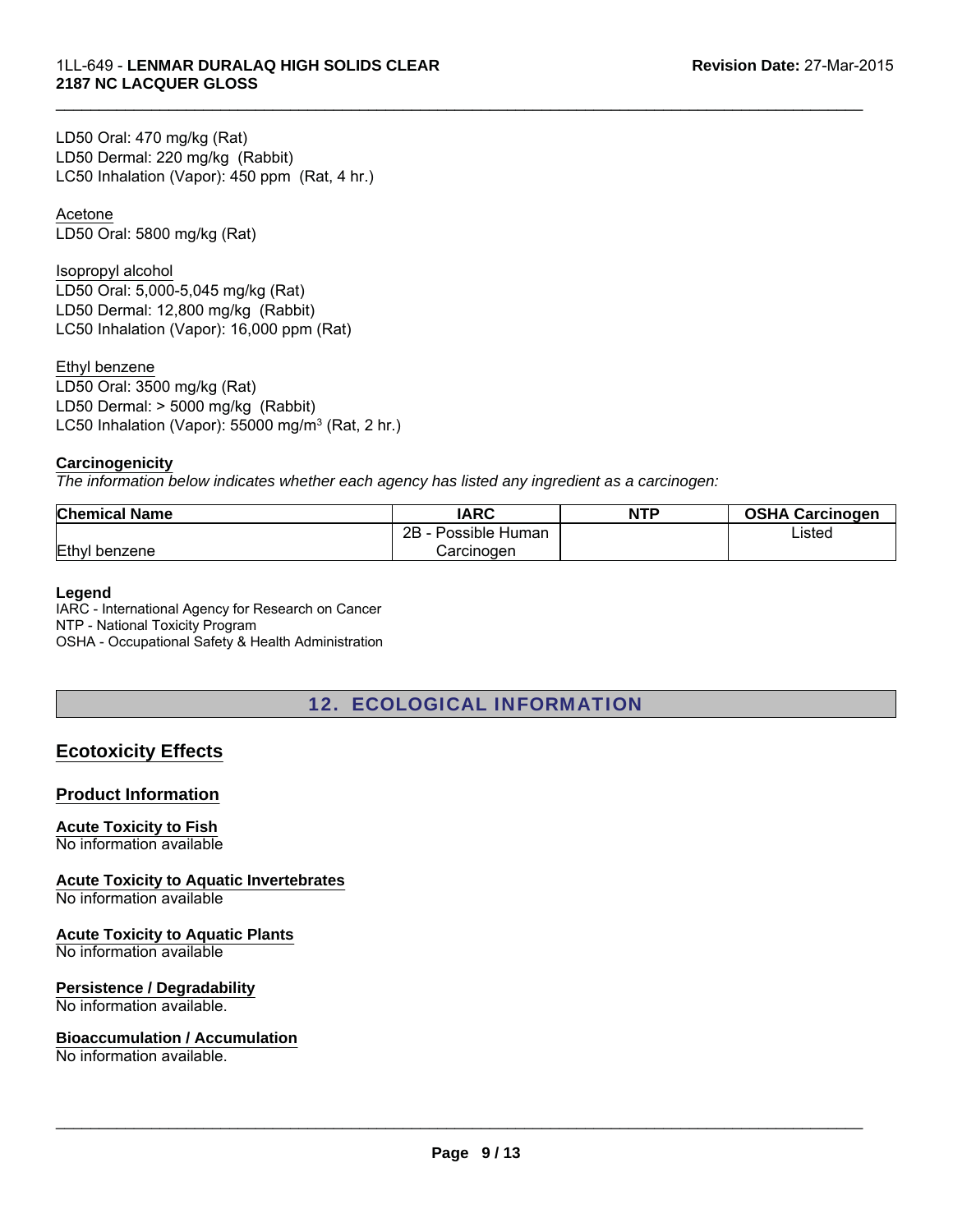#### **Mobility in Environmental Media**

No information available.

#### **Ozone**

Not Applicable

## **Component**

#### **Acute Toxicity to Fish**

n-Butyl acetate LC50: 18 mg/L (Fathead Minnow - 96 hr.)

LC50: 13.5 mg/L (Rainbow Trout - 96 hr.) Xylene

2-Butoxyethanol LC50: 1490 mg/L (Bluegill sunfish - 96 hr.)

Acetone LC50: 8300(Bluegill - 96 hr.) mg/L

Ethyl benzene LC50: 12.1 mg/L (Fathead Minnow - 96 hr.)

#### **Acute Toxicity to Aquatic Invertebrates**

n-Butyl acetate EC50: 72.8 mg/L (Daphnia magna - 48 hr.)

Acetone EC50: 12600 mg/L (Daphnia magna - 48 hr.)

Ethyl benzene EC50: 1.8 mg/L (Daphnia magna - 48 hr.)

#### **Acute Toxicity to Aquatic Plants**

n-Butyl acetate EC50: 674.7 mg/L (Green algae (Scenedesmus subspicatus), 72 hrs.)

Ethyl benzene EC50: 4.6 mg/L (Green algae (Scenedesmus subspicatus), 72 hrs.)

## 13. DISPOSAL CONSIDERATIONS

 $\mathcal{L}_\mathcal{L} = \{ \mathcal{L}_\mathcal{L} = \{ \mathcal{L}_\mathcal{L} = \{ \mathcal{L}_\mathcal{L} = \{ \mathcal{L}_\mathcal{L} = \{ \mathcal{L}_\mathcal{L} = \{ \mathcal{L}_\mathcal{L} = \{ \mathcal{L}_\mathcal{L} = \{ \mathcal{L}_\mathcal{L} = \{ \mathcal{L}_\mathcal{L} = \{ \mathcal{L}_\mathcal{L} = \{ \mathcal{L}_\mathcal{L} = \{ \mathcal{L}_\mathcal{L} = \{ \mathcal{L}_\mathcal{L} = \{ \mathcal{L}_\mathcal{$ 

Waste Disposal Method **Dispose of in accordance with federal, state, provincial, and local regulations. Local** requirements may vary, consult your sanitation department or state-designated environmental protection agency for more disposal options.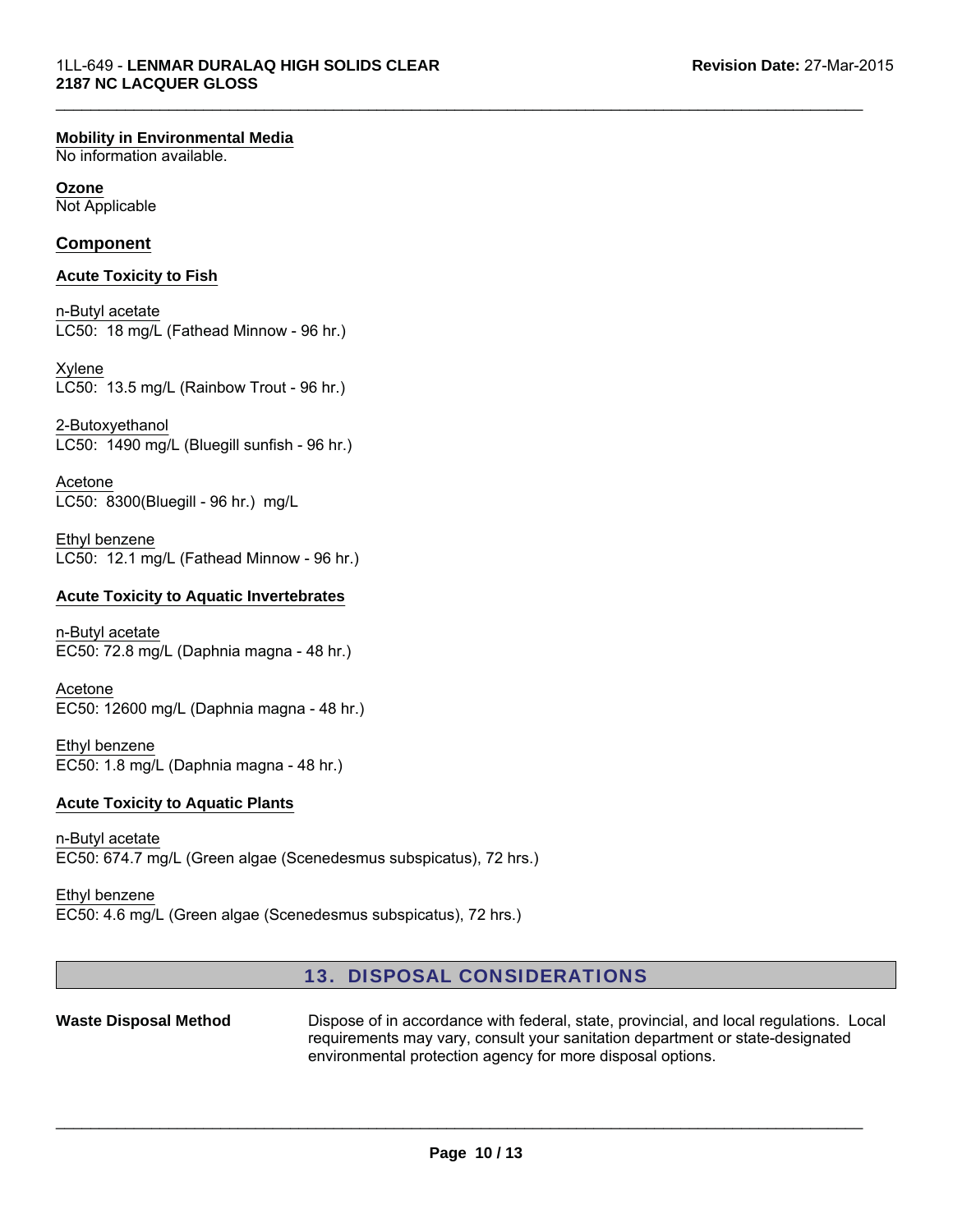| <b>Empty Container Warning</b>                                                      | Emptied containers may retain product residue. Follow label warnings even after<br>container is emptied. Residual vapors may explode on ignition. |  |
|-------------------------------------------------------------------------------------|---------------------------------------------------------------------------------------------------------------------------------------------------|--|
|                                                                                     | <b>14. TRANSPORT INFORMATION</b>                                                                                                                  |  |
| <b>DOT</b>                                                                          |                                                                                                                                                   |  |
| <b>Proper Shipping Name</b><br><b>Hazard Class</b><br>UN-No<br><b>Packing Group</b> | Paint (Mixture)<br>3<br>UN1263<br>Ш                                                                                                               |  |
| <b>ICAO / IATA</b>                                                                  | Contact the preparer for further information.                                                                                                     |  |
| <b>IMDG/IMO</b>                                                                     | Contact the preparer for further information.                                                                                                     |  |
|                                                                                     | <b>15. REGULATORY INFORMATION</b>                                                                                                                 |  |

# **International Inventories**

| <b>TSCA: United States</b> | Yes - All components are listed or exempt. |
|----------------------------|--------------------------------------------|
| <b>DSL: Canada</b>         | Yes - All components are listed or exempt. |

# **Federal Regulations**

#### **SARA 311/312 hazardous categorization**

| Acute Health Hazard               | Yes |
|-----------------------------------|-----|
| Chronic Health Hazard             | Yes |
| Fire Hazard                       | Yes |
| Sudden Release of Pressure Hazard | N٥  |
| Reactive Hazard                   | N٥  |

#### **SARA 313**

Section 313 of Title III of the Superfund Amendments and Reauthorization Act of 1986 (SARA). This product contains a chemical or chemicals which are subject to the reporting requirements of the Act and Title 40 of the Code of Federal Regulations, Part 372:

| <b>Chemical Name</b> | <b>CAS-No</b>  | Weight % (max) |
|----------------------|----------------|----------------|
| Toluene              | 108-88-3       | 15             |
| Xylene               | 1330-20-7      | 5              |
| Methyl alcohol       | 67-56-1        | 5              |
| 2-Butoxyethanol      | 111-76-2       | 5              |
| Isopropyl alcohol    | 67-63-0        | 5              |
| Ethyl benzene        | $100 - 41 - 4$ | 5              |

#### **Clean Air Act, Section 112 Hazardous Air Pollutants (HAPs) (see 40 CFR 61)**

This product contains the following HAPs: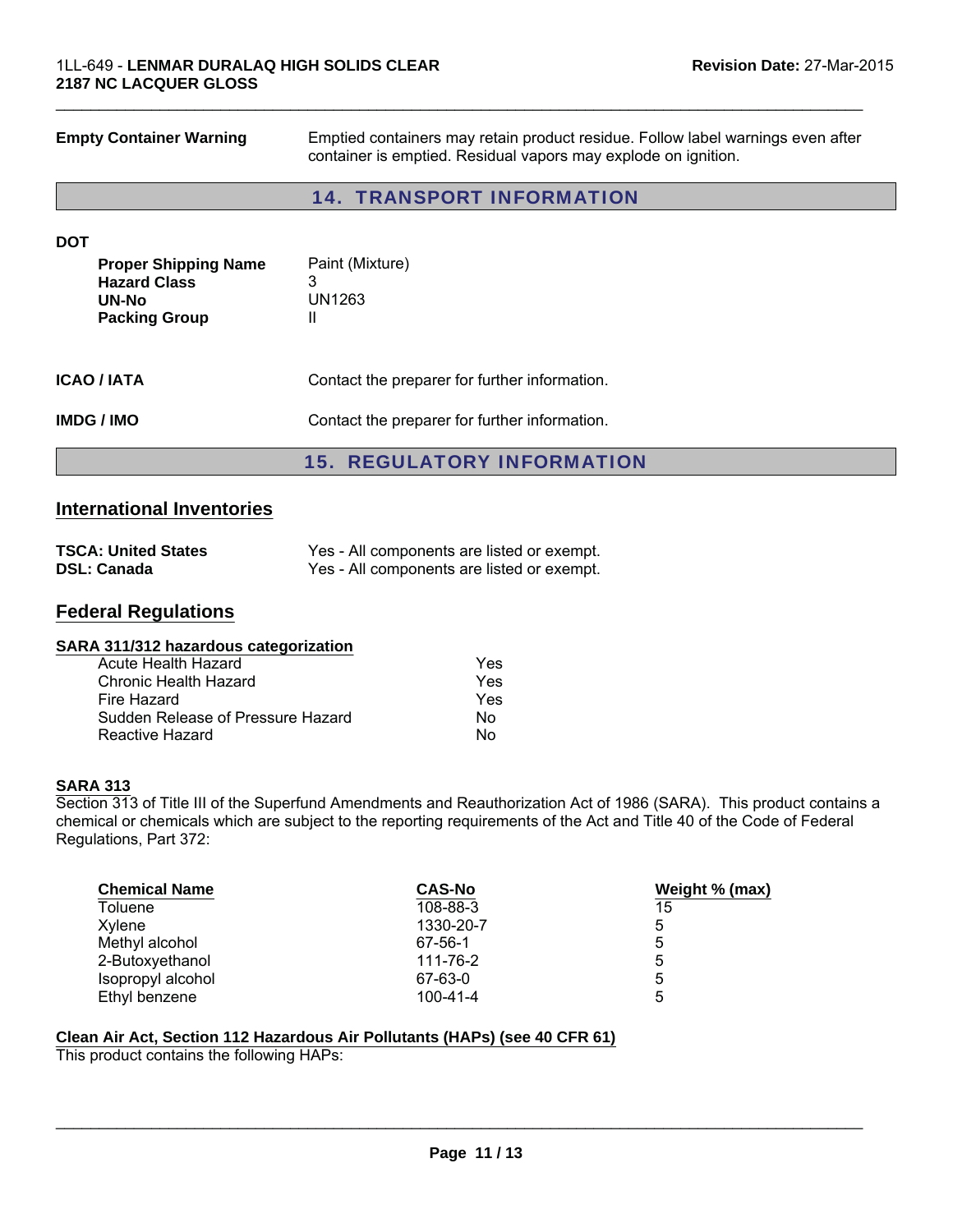| <b>Chemical Name</b> | <b>CAS-No</b>  | Weight % (max) |
|----------------------|----------------|----------------|
| Toluene              | 108-88-3       | 15             |
| Xylene               | 1330-20-7      | 5              |
| Methyl alcohol       | 67-56-1        | 5              |
| 2-Butoxyethanol      | 111-76-2       | 5              |
| Ethyl benzene        | $100 - 41 - 4$ | 5              |

## **State Regulations**

#### **California Proposition 65**

*This product may contain small amounts of materials known to the state of California to cause cancer or reproductive harm.*

#### **State Right-to-Know**

| <b>Chemical Name</b>   | <b>Massachusetts</b> | <b>New Jersey</b> | Pennsylvania |
|------------------------|----------------------|-------------------|--------------|
| Toluene                |                      |                   |              |
| n-Butyl acetate        |                      |                   |              |
| Butyl benzyl phthalate |                      |                   |              |
| Isobutyl acetate       |                      |                   |              |
| Xylene                 |                      |                   |              |
| Ethyl acetate          |                      |                   |              |
| n-AmylAcetate          |                      |                   |              |
| Methyl alcohol         |                      |                   |              |
| 2-Butoxyethanol        |                      |                   |              |
| Acetone                |                      |                   |              |
| Isopropyl alcohol      |                      |                   |              |
| Ethyl benzene          |                      |                   |              |

#### **Legend**

X - Listed

# 16. OTHER INFORMATION

**HMIS Health:** 2\* **Flammability:** 3 **Reactivity:** 0 **PPE:** -

#### **HMIS Legend** 0 - Minimal Hazard

- 1 Slight Hazard
- 2 Moderate Hazard
- 3 Serious Hazard
- 4 Severe Hazard
- \* Chronic Hazard

X - Consult your supervisor or S.O.P. for "Special" handling instructions.

*Note: The PPE rating has intentionally been left blank. Choose appropriate PPE that will protect employees from the hazards the material will present under the actual normal conditions of use.*